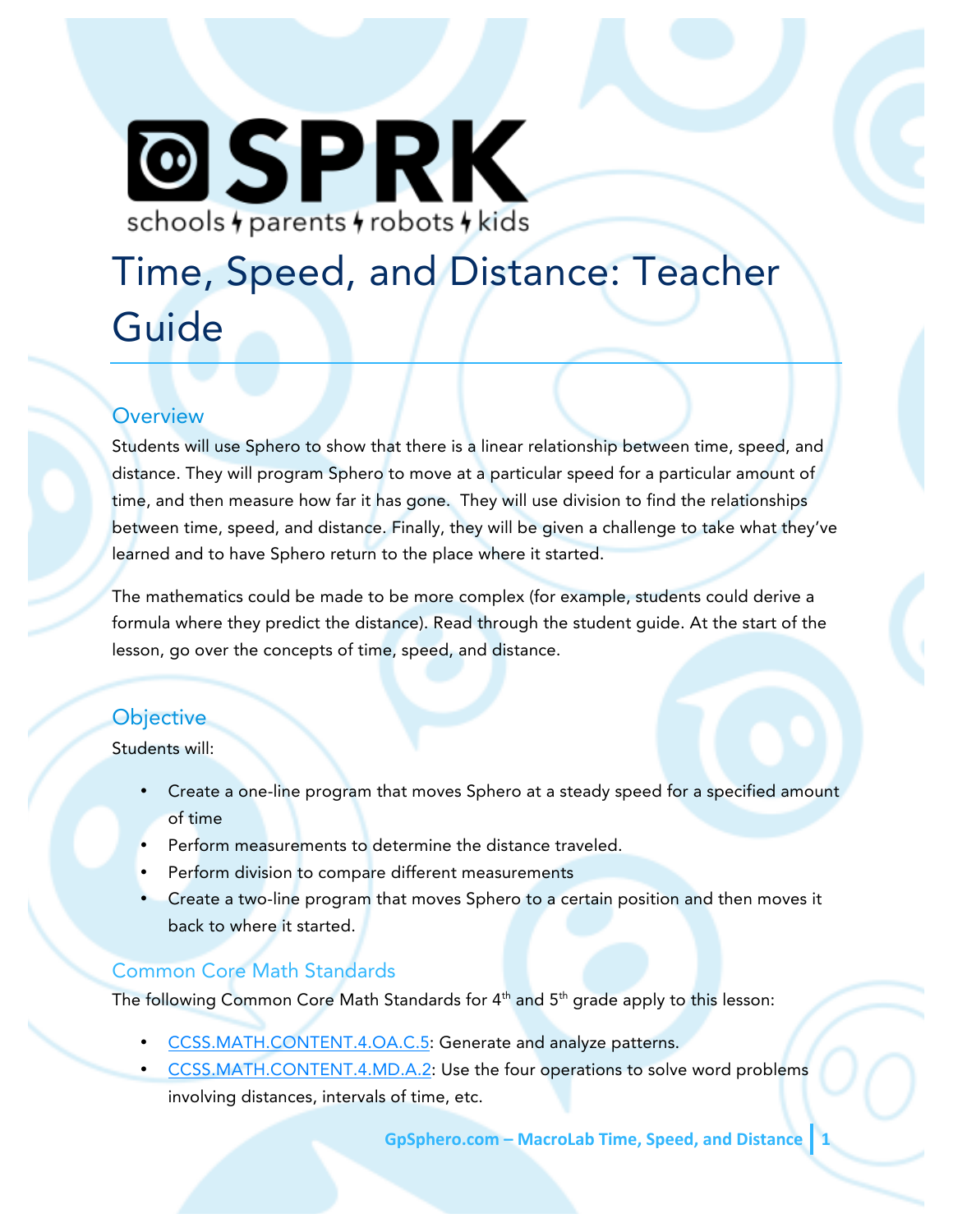- CCSS.MATH.CONTENT.4.OA.C.5: Generate and analyze patterns.
- CCSS.MATH.CONTENT.5.OA.B.3: Analyze patterns and relationships.
- CCSS.MATH.PRACTICE.MP1: Make sense of problems and persevere in solving them.
- CCSS.MATH.PRACTICE.MP2: Reason abstractly and quantitatively.
- CCSS.MATH.PRACTICE.MP4: Model with mathematics.
- CCSS.MATH.PRACTICE.MP8: Look for and express regularity in repeated reasoning.

#### Materials Needed

Spheros are controlled via Bluetooth on either Apple (iPod, IPhone, or iPad) or Android devices. Ideally, you would do this lesson in groups of 3 or 4 students, each with their own Sphero and device. This lesson is designed for iPads, but other devices could be used. Here is what each group would need:

- iPad with Sphero Macrolab loaded. You can get Sphero Macrolab for free from the iTunes app store.
- Sphero that has been fully charged
- Masking tape
- Tape measure
- Print-out of the worksheet (last page of teacher's guide)
- A flat clear path of at least 15 feet. (Preferably not very slippery.)

#### Part 1: Connect the Sphero

In part 1, students need to connect each iPad with a Sphero. They will:

- 1. Wake up the Sphero
- 2. Turn on Bluetooth
- 3. Connect the correct Sphero to the iPad, using the colors that it flashes as a way to tell which Sphero has which name

#### Part 2: Aim Sphero

In part 2, students need to set the orientation, which is the direction of the 0 degrees heading for the Sphero. This is called "aiming" the Sphero. It's important that they get this right so that the Sphero will follow the path and not bump into anything. To do this, they need to adjust the blue "taillight" so that it is pointing directly at them. If they do this correctly, then the Sphero will roll directly away from them. Students will: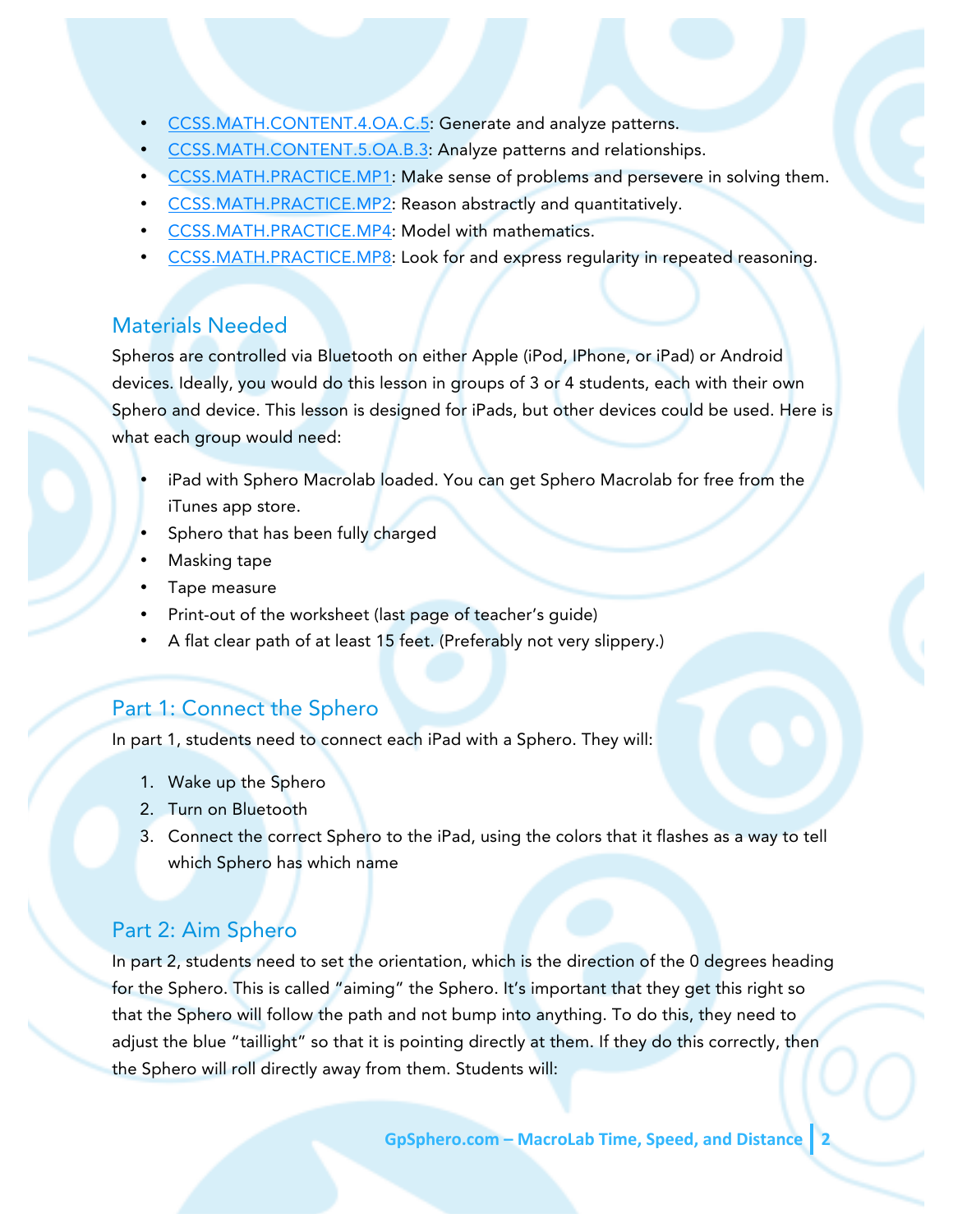- 1. Open up MacroLab on the iPad
- 2. Hold the Sphero in front of them as they look down the path
- 3. Tap and hold an icon at the bottom of the screen and adjust the taillight so that it is pointing directly at them.

### Part 3: Time and Distance

In part 3, students will create a macro (computer program for Sphero) and modify it in order to do an experiment. They will play the macro, measure how far the Sphero goes each time, and record the values in on their worksheet.

To create a macro to roll the Sphero, they will:

- 1. Create a new macro
- 2. Add a Roll command
- 3. Set the Roll command to move at 20% speed for 3000 milliseconds (3 seconds).
- 4. Add a Stop command to stop the Sphero immediately.

The final macro looks like this:

| Macros                            | speed and time | Edit |
|-----------------------------------|----------------|------|
| $\circledcirc$<br>Roll 0.2 0 3000 |                |      |
| stop 0.0 0                        |                |      |
|                                   |                |      |

To run the experiment, they will:

- 1. Put a small piece of masking tape on the floor and put the Sphero on the tape.
- 2. Tap Play in MacroLab
- 3. Once the ball has moved, they will use the measuring tape to measure from the ball to the masking tape. They only need to be accurate within 1 inch or 2cm.
- 4. They will write the number down in the worksheet.
- 5. Then they will modify the macro so that it runs for 6 seconds and they will repeat the experiment, recording the result in the worksheet.
- 6. Finally, they will modify the macro so that it runs for 9 seconds and they will repeat the experiment, recording the result in the worksheet.
- 7. At the end they will divide the distance from the 6 second experiment by the 3 second experiment, and also the distance from the 9 second experiment by the 3 second experiment.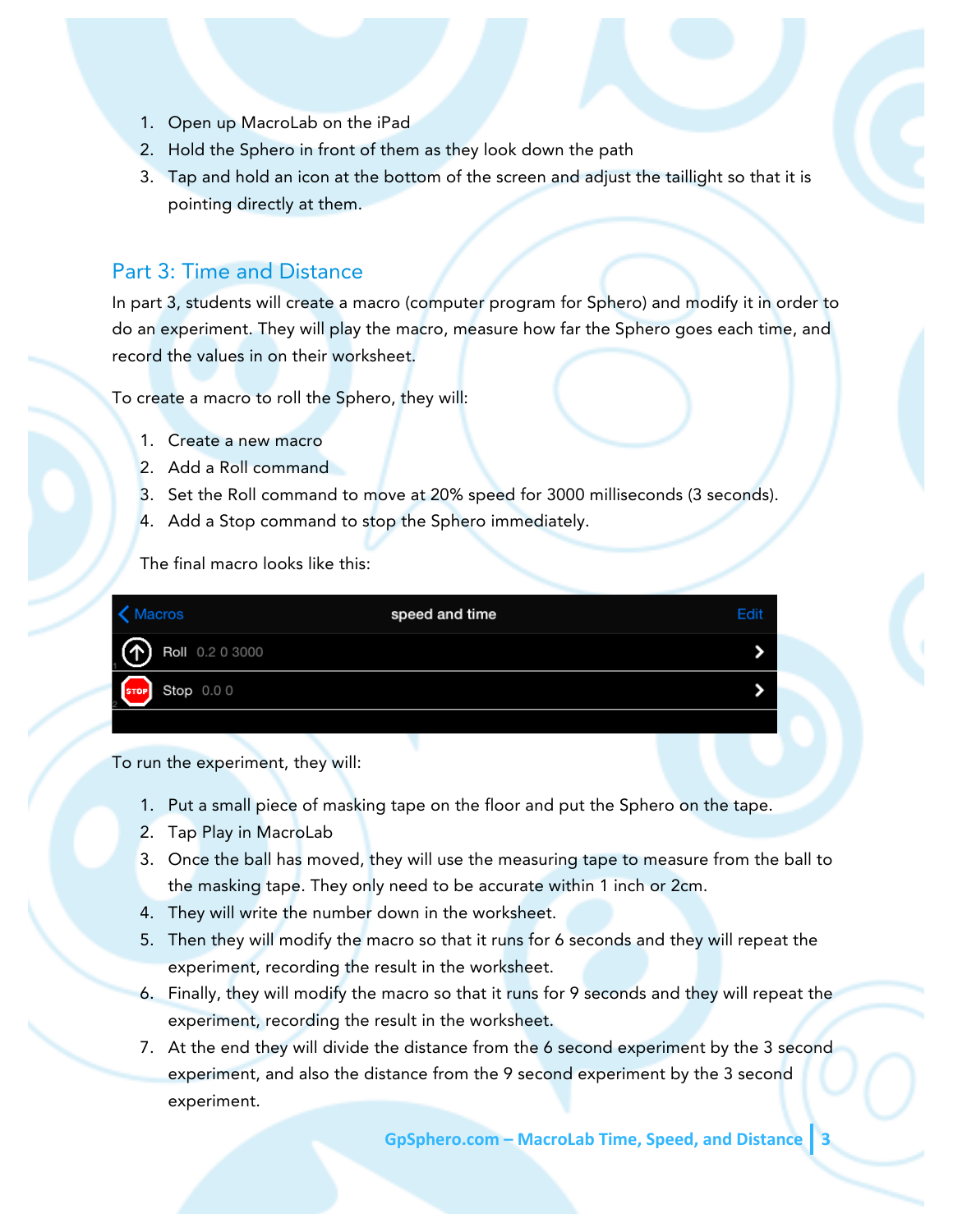Ask them what they notice. They should be able to notice that when something travels at a particular speed, if it goes twice as long, it goes twice a far. If it goes three times as long, it goes three times as far. This is what's known as a linear relationship.

Why isn't it exactly twice or three times? The reason is that Sphero (or any real object) takes time to speed up and time to slow to a stop. This little bit of time at the beginning and end makes it so that it doesn't exactly travel the time we would expect it to.

#### Part 4: Speed and Distance

For part 4, the students will:

- 1. Modify the macro so that it once again rolls at 20% speed for 3000 milliseconds (3 seconds). They will run the experiment again and measure how far it goes, recording it in their worksheet. It should be close to what they had before.
- 2. Modify the macro so that it rolls at 40% speed for 3000 milliseconds. They will run the experiment again and measure how far it goes, recording it in their worksheet.
- 3. Modify the macro one last time so that it rolls at 60% speed for 3000 milliseconds. They will run the experiment again and measure how far it goes, recording it in their worksheet.
- 4. At the end they will divide the distance from the 40% experiment by the 20% experiment, and also the distance from the 60% experiment by the 20% experiment.

The final macro looks like this:



Ask them what they notice. They should be able to notice that when something travels for a particular speed, if it goes twice as fast, it goes twice a far. If it goes three times as fast, it goes three times as far.

Both the speed and time experiments show that distance is a linear factor of speed in time. In other words, we can find the distance traveled multiplying the speed times the time in motion. Right now, we are defining speed in terms of percent, but the actual speed that ball moves will be the distance traveled divided by the time it took to get there.